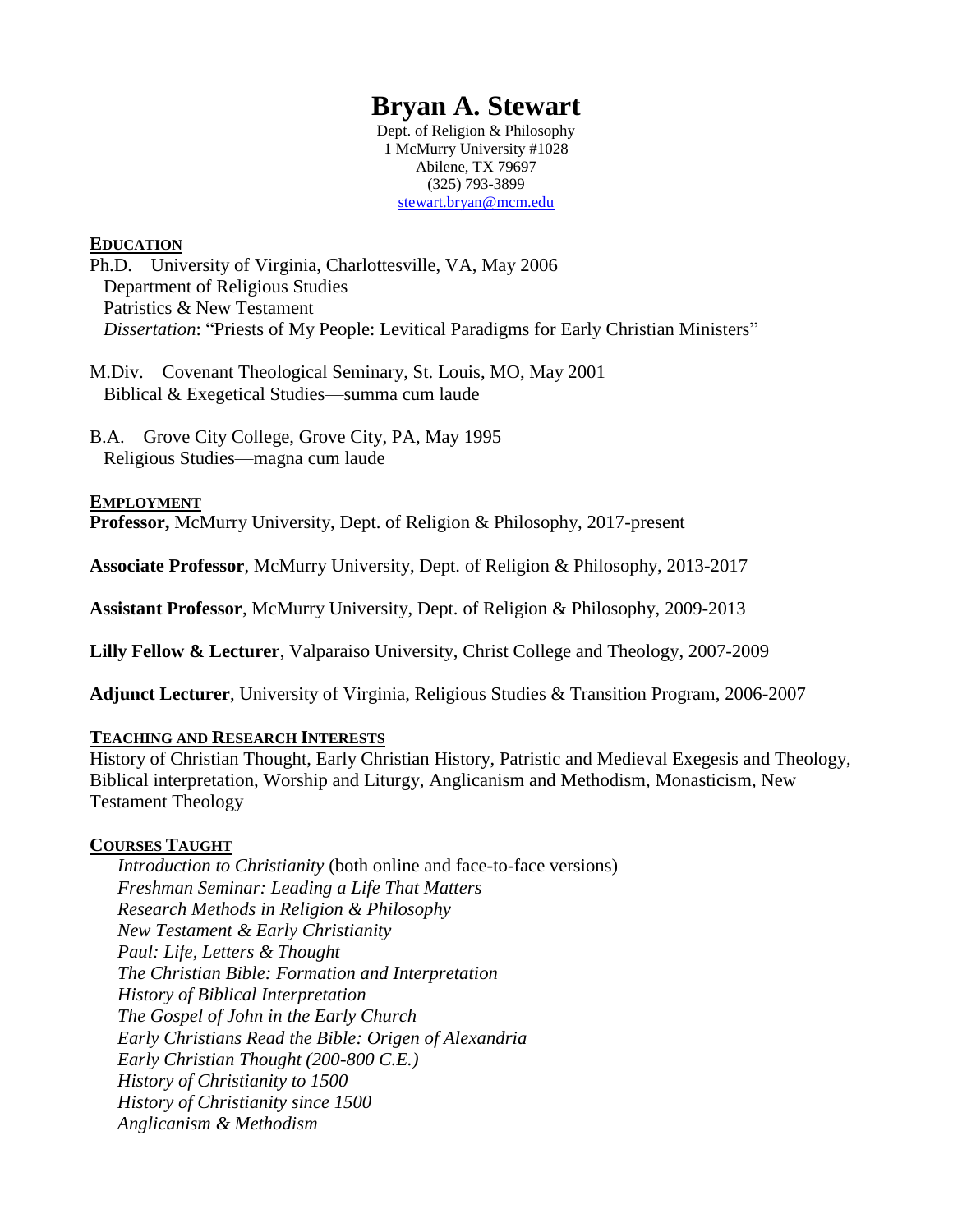*Augustine, Anselm, Aquinas, Luther Christian Monasticism Worship & Liturgy Greek in Translation I Early Christian Theological Heritage* (graduate level) *Medieval and Reformation Theological Heritage* (graduate level)

## **PUBLICATIONS AND RESEARCH**

*The Birth of Anglicanism: A Forgotten History* (in progress)

- *The Gospel of John: Interpreted by Early Christian and Medieval Commentators*, The Church's Bible series, gen. ed. Robert Wilken (Grand Rapids, MI: Eerdmans Pub., 2018).
- "The Garland of Immortality: A Theology of Martyrdom in the Early Church," *Touchstone: A Journal of Mere Christianity*, March/April 2018 (pp. 26-31).

"The Spiritual Gospel: The Gospel of John in the Early Church," *The Bible and Interpretation*, April 2018 [\(http://www.bibleinterp.com/articles/2018/04/ste428025.shtml\)](http://www.bibleinterp.com/articles/2018/04/ste428025.shtml).

- *Priests of My People: Levitical Paradigms for Christian Ministers in the Third and Fourth Century*, Patristic Studies 11 (New York: Peter Lang Pub., 2015).
- "Text, Context, and Logical Analysis: A Reexamination of the Use of Psalm 82 in John 10:31-39," in *What Does the Scripture Say?: Studies in the Function of Scripture in Early Judaism and Christianity*, vol. 2: The Letters and Liturgical Traditions, ed. Craig A. Evans & H. Daniel Zacharias (New York: T & T Clark, 2012), 21-38.
- "Levitical Paradigms for Christian Bishops: The Old Testament Influence on Origen of Alexandria," in *The Old Testament as Authoritative Scripture in the Early Churches of the East* (Bible in the Christian Orthodox Tradition, vol. 1), ed. Vahan Hovhanessian (New York: Peter Lang Pub., 2010), 25-33.
- Book review of *The Power of Sacrifice: Roman and Christian Discourses in Conflict*, by George Heyman, in *Christianity and Literature* (Autumn, 2010: 155-158).
- "A Moment of Beauty and Truth: Fly Fishing, Trout and the Art of Teaching," in *Lilly Fellows Program Network Communiqué* 24 (2009): 8-9, 15.

## **PRESENTATIONS**

- "In Accord with the Gospel: A Theology of Martyrdom in the Early Church," Annual Conference, Touchstone Magazine, Deerfield, IL, October 13, 2017 (invited lecturer).
- "The Gospel of John in the Early Church," Annual Meeting of the North American Patristics Society, Chicago, IL, May 25, 2017.
- "Sacred Space and Ecclesial Leadership in Third Century North Africa," Annual Meeting of the Society of Biblical Literature; Space, Place, and Lived Experience in Antiquity Unit, Chicago, IL, November 17, 2012.